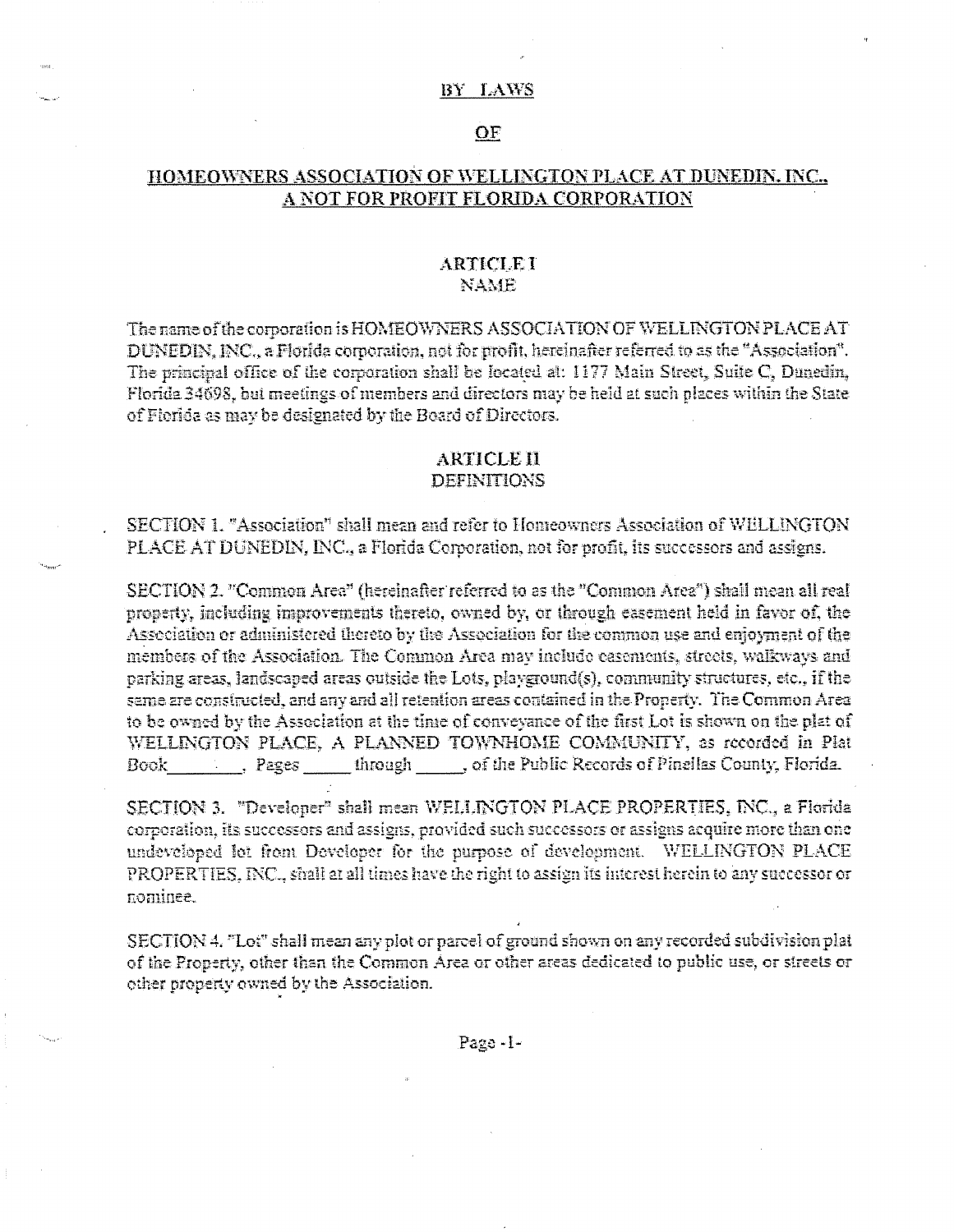SECTION 5. "Unit" shall mean one of the single-family, residential townhomes located on a Lot.

SECTION 6. "Maintenance" shall mean the exercise of reasonable care to keep buildings, roads, landscaping, lighting and other related improvements and fixtures in a condition comparable to their original condition, normal wear and tear excepted. Maintenance of landscaping shall further mean the exercise of generally accepted garden management practices necessary to promote a healthy, weed free environment for optimum plant growth.

SECTION 7. "Member" shall mean every person or entity who holds membership in the Association.

SECTION 8. "Owner" shall mean the record owner, whether one or more persons, of the fee simple litle to any Lot, including contract sellers, but excluding any other person holding such fee simple title metely as security for the performance of an obligation.

SECTION 9. "Subdivision" shall mean the recorded plat of WELLINGTON PLACE, A PLANNED TOWNHOME COMMUNITY, as recorded in Plat Book Page Rese Republic Records of Pinellas County, Florida.

SECTION 9. "Contiguous Units" shall mean grouping of Units which share the same roof structure and/or share a party wall or walls.

# **ARTICLE III**

# MEETINGS OF MEMBERS

SECTION 1. Annual Meetings. The first annual meeting of the Members shall be held within one year from the date of incorporation of the Association, and each subsequent annual meeting of the Members shall be held on the same day of the same month of each year thereafter, at the hour of 7:30 o'clock P.M. If the day for the annual meeting of the Members is a legal holiday the meeting will be held at the same hour on the first day following which is not a legal holiday. The first meeting of the Board of Directors of the Association shall be immediately succeeding the annual meeting of the Members.

SECTION 2. Special Meetings. Special meetings of the Members may be called at any time by the President or by the Board of Directors, or upon written request of a majority of the Members of the Class B membership or upon written request of one fourth (1/4th) of the Class A Members who are entitled to vote.

SECTION 3. Notice of Meetings. Written notice of each meeting of Members shall be given, by or at the direction of the Secretary or person authorized to call the meeting, by mailing a copy of such notice, postage prepaid, at least fifteen (15) days before such meeting to each Member entitled to vote thereat, addressed to the Members' addresses last appearing on the books of the Association, or supplied by such Member to the Association for the purposes of notice. Such notice shall specify

Page -2-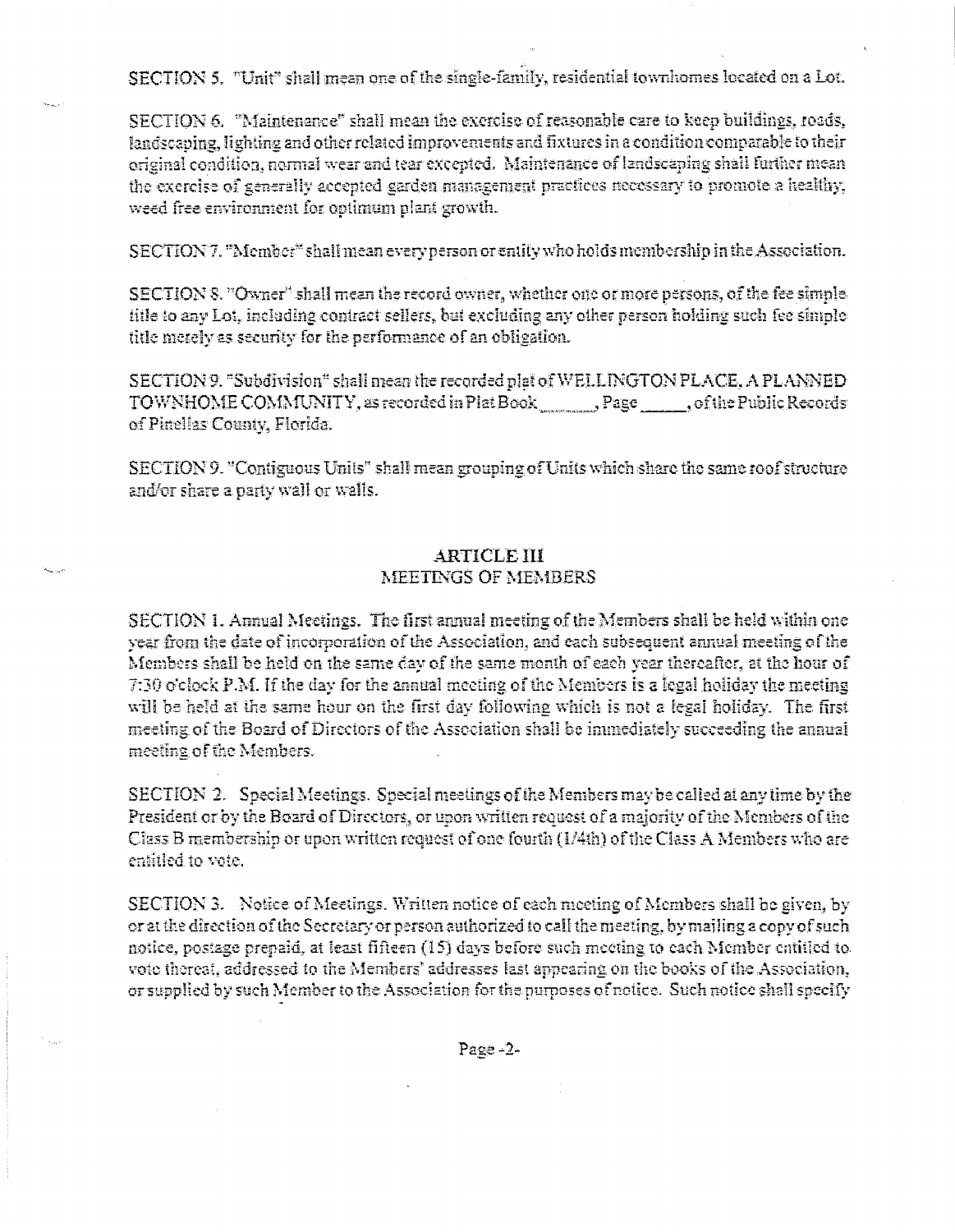the place, day and hour of the meeting, and, in the case of a special meeting, the purpose of the meeting.

SECTION 4. Quorum. The presence at the meeting of the Members entitled to cast votes, or of proxies entitled to east votes, equal to fifty one (51%) percent of the votes of each class of membership shall constitute a quorum for any action except as otherwise provided in the Articles. of Incorporation, the Declaration, or these By Laws. If, however, such quorum shall not be present or represented at meeting, the Members entitled to vote shall have power to adjourn the meeting from time to time, without notice other than announcement at the meeting, until a quorum as aforesaid shall be present or represented.

SECTION 5 Proxies. At all meetings of Members, each Member may vote in person or by proxy. All proxies shall be in writing and filed with the Secretary. Every proxy shall be revocable and shall automatically cease upon conveyance by the Member of his or her Lot.

SECTION 6. Vote Required. At every meeting of the Members, the owner or owners of each Lot/Unit, either in person or by proxy, shall have the right to cast one vote, as set forth in the Declaration. The vote of the majority of those present, in person or by proxy, shall decide any question brought before such meeting, unless the question is one upon which, by express provision of statute, or of the Declaration of Convenants Conditions, Restrictions and Easements (ADeclaration(a)), or of the Articles of Incorporation, or of these By Laws, a different vote is required, in which case such express Provisions shall govern and control.

SECTION 7. Order of Business. The order of business at all annual or special meetings of the Members shall be as follows:

- $a)$ Roll Call.
- $b$ Proof of notice of meeting or waiver of notice.
- Reading of minutes of previous meeting. C)
- Reports of officers. đ)
- Reports of committees.  $e)$
- Election of officers or directors (if election to be held). f).
- Unfinished business.  $g$ )
- New business.  $\mathbf{h}$
- $\Omega$ Adjournment.

SECTION 8. Action Taken Without a Meeting. The Members shall have the right to take any action in the absence of a meeting which they could take at a meeting by obtaining the written approval of all the Members. Any action so approved shall have the same effect as though taken at a meeting of the Members.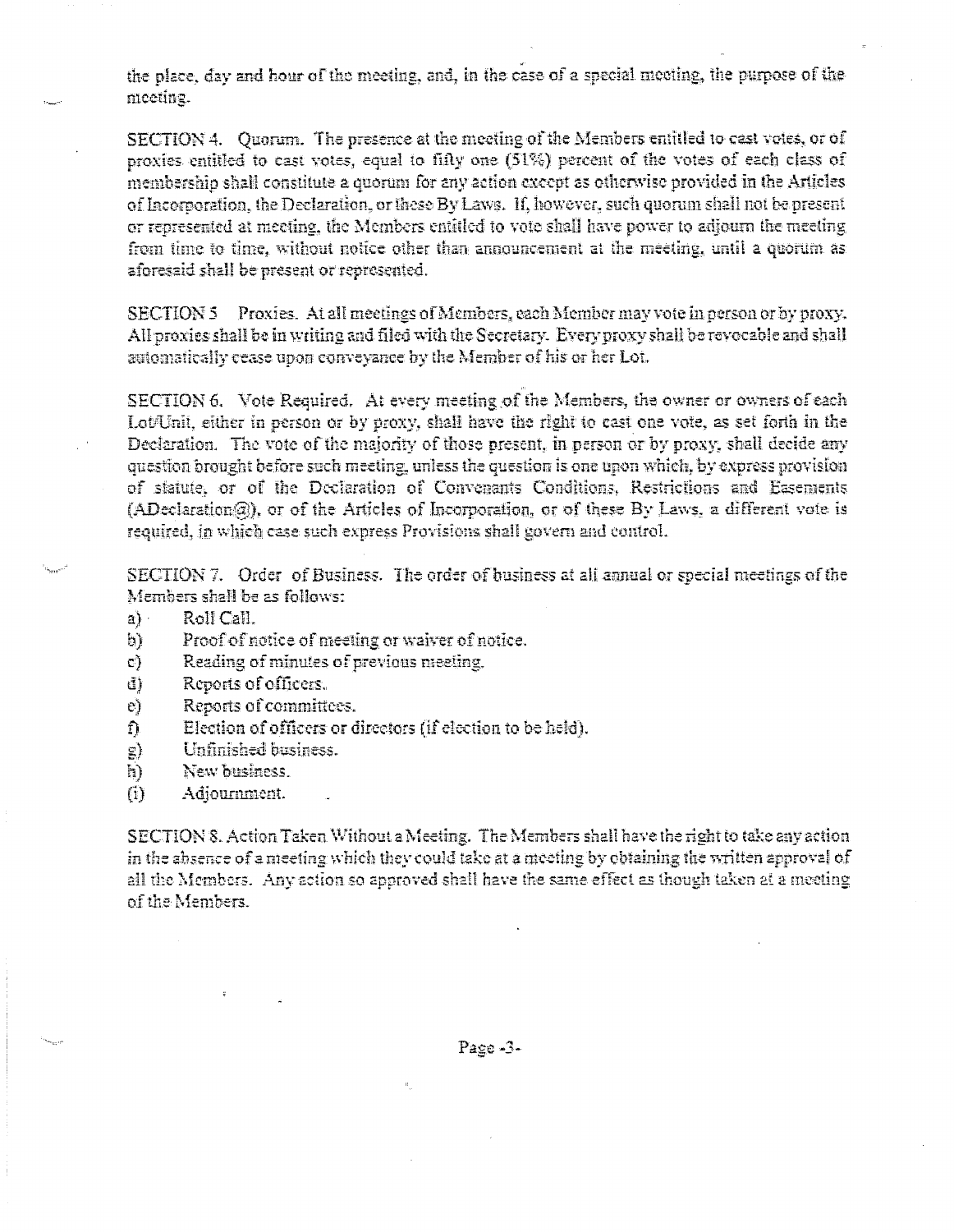### **ARTICLE IV BOARD OF DIRECTORS: SELECTION-TERM OF OFFICE**

SECTION 1. Number. The affairs of this Association shall be managed and governed by a Board of Directors composed of not less than three (3) nor more than five (5) members. The first Board of Directors shall have three (3) members.

SECTION 2. Term of Office. Each member of the Board shall serve for a term of one year until the next annual meeting, or until such time as his successor is chosen. The eligibility of a member to be elected for more than one (1) term shall not be abridged.

SECTION 3. Removal. Any director may be removed from the Board with or without cause, by a majority of the members of the Association. In the event of death, resignation or removal of a director, his successor shall be selected by the remaining members of the Board and he shall serve for the unexpired term of his predecessor.

SECTION 4. Compensation. No director shall receive compensation for any service he may render to the Association. However, any director may be reimbursed for his actual expenses incurred in performance of his duties.

SECTION 5. Action Taken Without a Meeting. The directors shall have the right to take any action in the absence of a meeting which they could take at a meeting by obtaining the written approval of all the directors. Any action so approved shall have the same effect as though taken at a meeting of the directors.

#### **ARTICLE V**

# NOMINATION AND ELECTION OF DIRECTORS

SECTION 1. Nomination. Nomination for election to the Board of Directors shall be made by a Nominating Committee. Nominations may also be made from the floor at the annual meeting. The Nominating Committee shall consist of a Chairman, who shall be a member of the Board of Directors, and two or more members of the Association. The Nominating Committee shall be appointed by the Board of Directors prior to each annual meeting of the members, to serve from the close of such annual meeting until the close of the next annual meeting and such appointment shall be announced at each annual meeting. The Nominating Committee shall make as many nominations for election to the Board of Directors as it shall in its discretion determine, but not less than the number of vacancies that are to be filled.

SECTION 2. Election. Election to the Board of Directors shall be by secret written ballot. At such election the members or their proxies may east, in respect to each such vacancy, as many votes as they are entitled to exercise under the provisions of the Declaration. The persons receiving a majority of the votes cast for that office shall be elected. Cumulative voting is not permitted.

Page -4-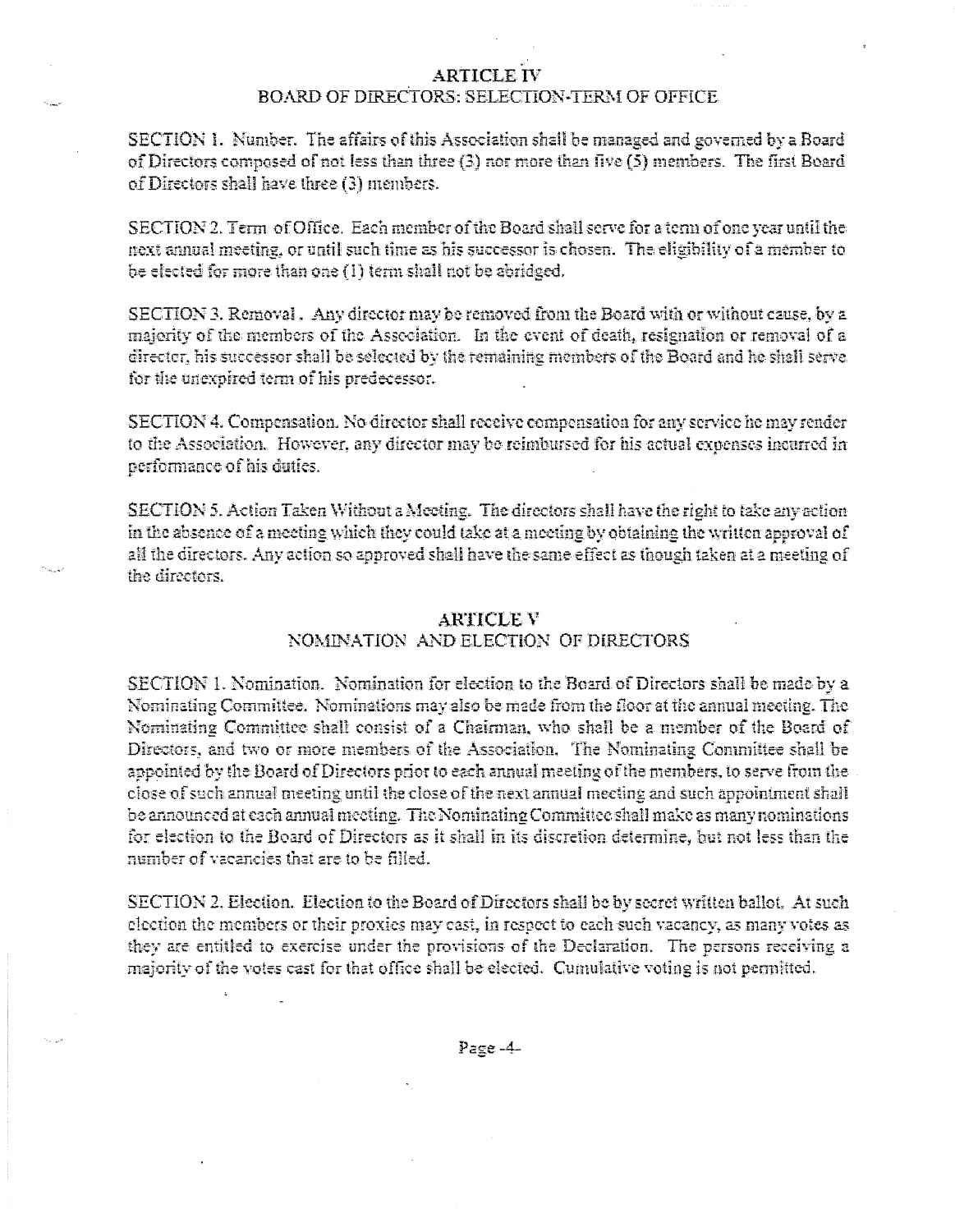### **ARTICLE VI** MEETINGS OF DIRECTORS

SECTION 1. Regular Meetings. Regular meetings of the Board of Directors shall be held monthly without notice, at such place and hour as may be fixed from tine to time by resolution of the Board. Should said meeting fall upon a legal holiday, then that meeting shall be held at the sane time on the next day which is not a legal holiday.

SECT10N 2. Special Meetings. Special meetings of the Board of Directors shall be held when called by the President of the Association, or by any two directors, after not less than three (3) days notice to each director.

SECTION 3. Quorum. A majority of the number of directors shall constitute a quorum for the transaction of business. Every act or decision done or made by a majority of the directors present at a duly held meeting at which a quorum is present shall be regarded as the act of the Board.

SECTION 4. Voling Requirements. Except as otherwise specifically set forth in the By Laws. Articles of Incorporation and Declaration, Class A and Class B members and/or owners shall vote together as one entity on all matters requiring a vote.

#### **ARTICLE VII**

### POWERS AND DUTIES OF THE BOARD OF DIRECTORS

SECTION 1. Powers. The Board of Directors shall have the power to:

adopt and publish rules and regulations governing the use of the Common Area and the  $\left( z \right)$ personal conduct of the members and their guests thereon, and to establish penalties for the Infraction thereof.

suspend the voting rights and right to use of the Common Area by a member during any  $\{b\}$ period in which such member shall be in default in the payment of any assessment levied by the Association. Such right to use of the Common Area may also be suspended, after notice and hearing. for a period not to exceed sixty (60) days for infraction of published rules and regulations;

exercise for the Association all powers, duties and authority vested in or delegated to this  $(c)$ Association and not reserved to the membership by other provisions of these By Laws, the Articles of Incorporation, or the Declaration;

 $(d)$ declare the office of a member of the Board of Directors to be vacant in the event such member shall be absent from three (3) consecutive regular meetings of the Board of Directors:

employ a manager, management company, an independent contractor and/or such other  $(e)$ employees as the Board deems necessary and to prescribe the duties to be undertaken and the compensation therefor, and authorize the Purchase of necessary supplies and equipment and to enter into contracts with regard to the foregoing items or services;

accept such other functions or duties with respect to the property hereunder, including  $\Omega$ Architectural Control, in addition to maintenance responsibilities, as are determined from time to time to be proper by the majority of the Board of Directors; and

Page -5-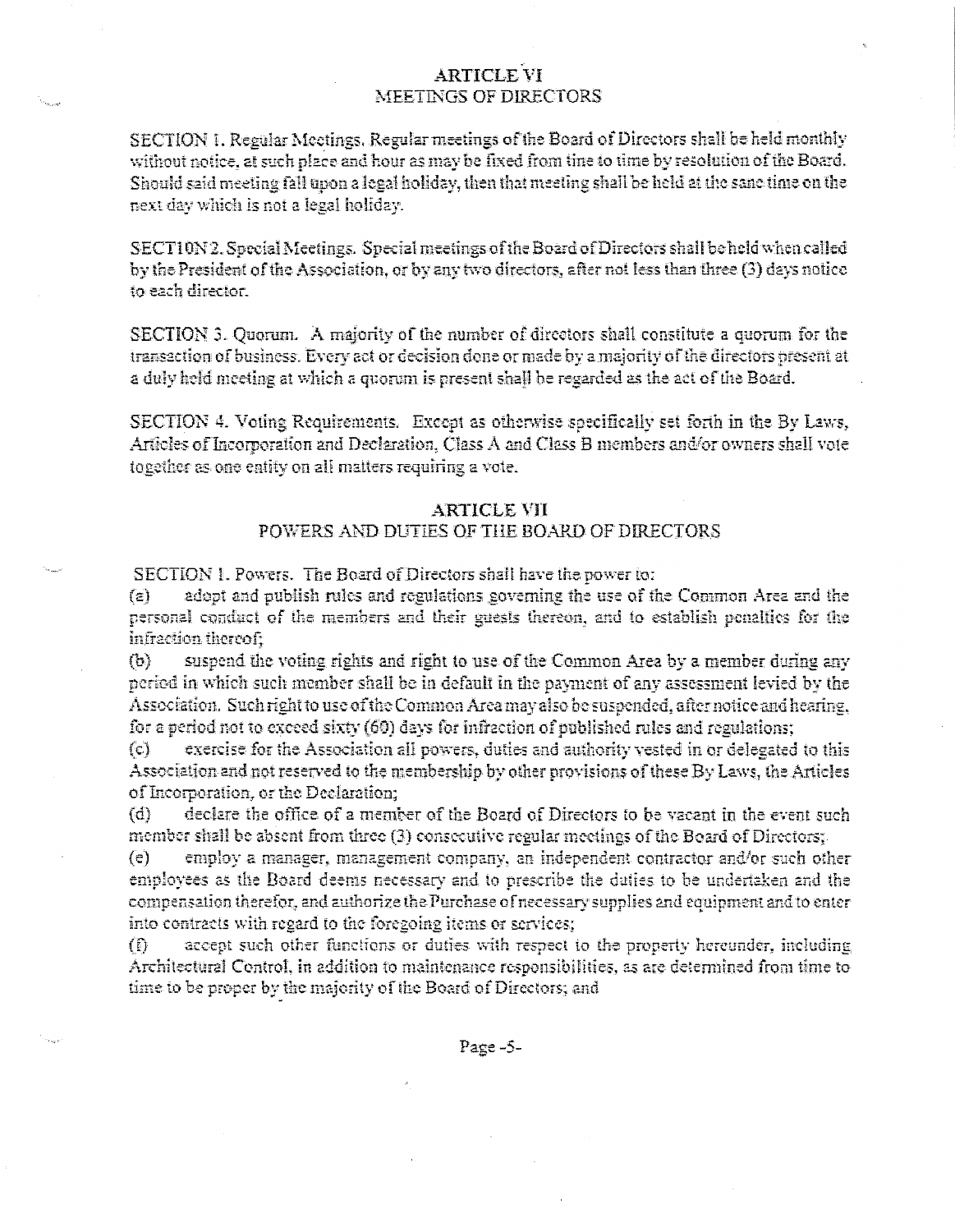delegate to and contract with a financial institution for collection of the assessments of the  $\left( \mathbf{e} \right)$ Association.

SECTION 2. Duties. It shall be the duty of the Board of Directors:

to cause to be kept a complete record of all of its acts and corporate affairs and to present a  $(\equiv)$ statement thereof to the Members at the annual meeting of the Members, or at any special meeting when such statement is required in writing by one fourth  $(1/4th)$  of the Class A Members who are entitled to vote:

to supervise all officers, agents and employees of this Association and to see that their duties  $\mathbf{D}$ are properly performed;

to fix the amount of the annual assessment against each lot at least thirty (30) days in advance  $\mathcal{C}$ of each annual assessment period and to send written notice of each assessment to every owner subject thereto at least thirty (30) days in advance of each annual assessment period; and in relation thereto: to establish the Annual Budget as Provided in the Declaration; described hereinabove.

to foreclose the lien against any property for which assessments are not paid or to bring an  $\left( d \right)$ action at law against the owner personally obligated to pay the same, at the election of the Board of Directors:

to issue or cause to be issued by an appropriate officer, upon demand by any person, a  $(e)$ eertificate setting forth whether or not any assessment has been paid. A reasonable charge may be made by the Board for the issuance of these certificates. If a certificate states an assessment has been paid, such certificate shall be conclusive cyidence of such payment; to procure and maintain adequate liability insurance on property owned by the Association, and such other insurance which in the opinion of a majority of the directors may be necessary or desirable for the Association in addition to the insurance required to be carried by the Association as set forth in the Declaration, the policies and limits to be reviewed at least annually and increased and decreased at the discretion of the majority of the members of the Board of Directors.

to cause the Common Area to be maintained.  $\left( \varepsilon \right)$ 

to eause the exterior of the Lots and/or Units to be maintained as set forth in the Declaration.  $(h)$ to fix and determine the amount of special assessments for capital improvements as set forth in the Declaration, to send written notice of each special assessment to every owner subject thereto at least thirty (30) days in advance of the due date thereof, and to collect or cause to be collected such sum or sums as are deemed to be due by virtue of said special assessment.

### **ARTICLE VIII** OFFICERS AND THEIR DUTIES

SECTION 1. Enumeration of Officers. The officers of this Association shall be a president and vice president, who shall at all times be members of the Board of Directors, a secretary and a treasurer. and such other officers as the Board may from time to time by resolution create.

SECTION 2. Election of Officers. The election of officers shall take place at the first meeting of the Board of Directors which shall immediately follow the adjournment of each annual meeting of the members.

Page-6-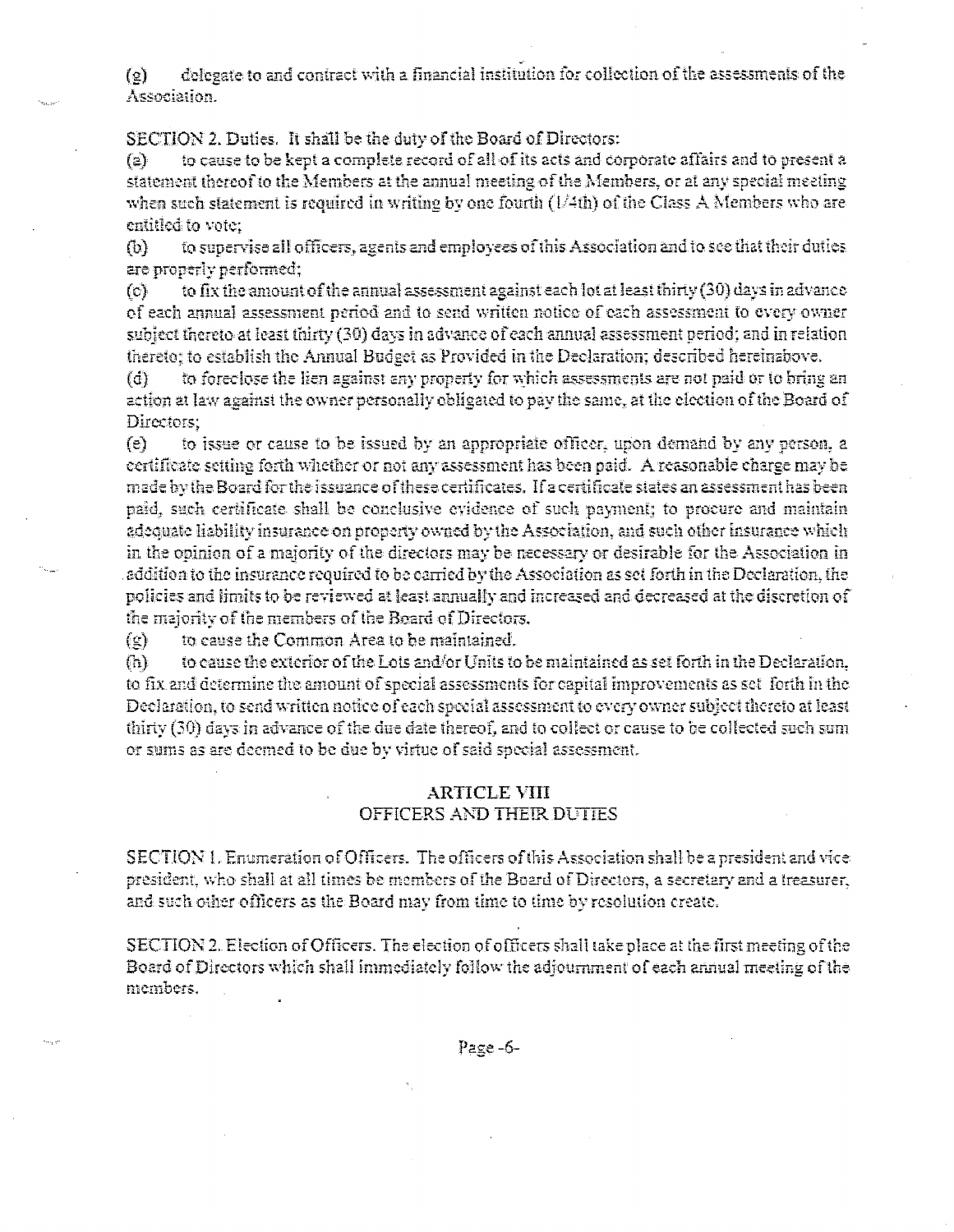SECTION 3. Term. The officers of this Association shall be elected annually by the Board and each shall hold office for one (1) year unless he shall sooner resign, or shall be removed or otherwise disqualified to serve.

#### SECTION 4.

Special Appointments. The Board may elect such other officers as the affairs of the  $(a)$ Association may require, each of whom shall hold office for such period, have such authority, and perform such duties as the Board may, from time to time determine in its discretion.

Standing Committees. The Board shall appoint such standing committees as are required  $(b)$ under the Declaration, the Articles or these By Laws, as well as such other committees as are necessary or desirable from time to time, which committees shall oxist for such periods of time, have such authority, and perform such duffes as the board may, from time to time determine, in its discretion.

SECTION 5. Resignation and Removal. Any officer may be removed from office with or without cause by the Board. Any officer may resign at any time by giving written notice to the Board, the president or the secretary. Such resignation shall take effect on the date of receipt of such notice or at any later time specified therein, and unless otherwise specified therein, the acceptance of such resignation shall not be necessary to make it effective.

SECTION 6. Vacancies . A vacancy in any office may be filled by appointment by a majority vote of the Board. The officer appointed to such vacancy shall serve for the remainder of the term of the officer he replaces.

SECTION 7. Multiple Offices. The offices of secretary and treasurer may not be held by the same person. No person shall simultaneously hold more than one of the other offices except in the case of special offices created pursuant to Section 4 of this Article,

SECTION 8. Dutics. The duties of the officers are as follows:

President. The president shall preside at all meetings of the Board of Directors; see that  $(a)$ orders and resolutions of the Board are carried out; shall sign all leases, mortgages, deeds, promissory notes and other written instruments.

 $(b)$ Vice President. The Vice President shall act in the place and stead of the President in the event of his absence, inability or refusal to act, and shall exercise and discharge such other duties as may be required of him by the Board of Directors.

Secretary. The Secretary shall record the votes and keep the minutes of all meetings and  $(c)$ proceedings of the Board and of the members, keep the corporate seal of the Association and affix it on all papers requiring said seal; serve notice of meetings of the Board of Directors and of the members; keep appropriate current records showing the members of the Association together with their addresses; and shall perform such other duties as may be required by the Board of Directors.

Treasurer. The Treasurer shall receive and deposit in appropriate bank accounts all monies  $(d)$ of the Association and shall disburse such funds as directed by resolution of the Board of Directors: shall sign all checks and promissory notes of the Association; keep proper books of account; cause

Page-7-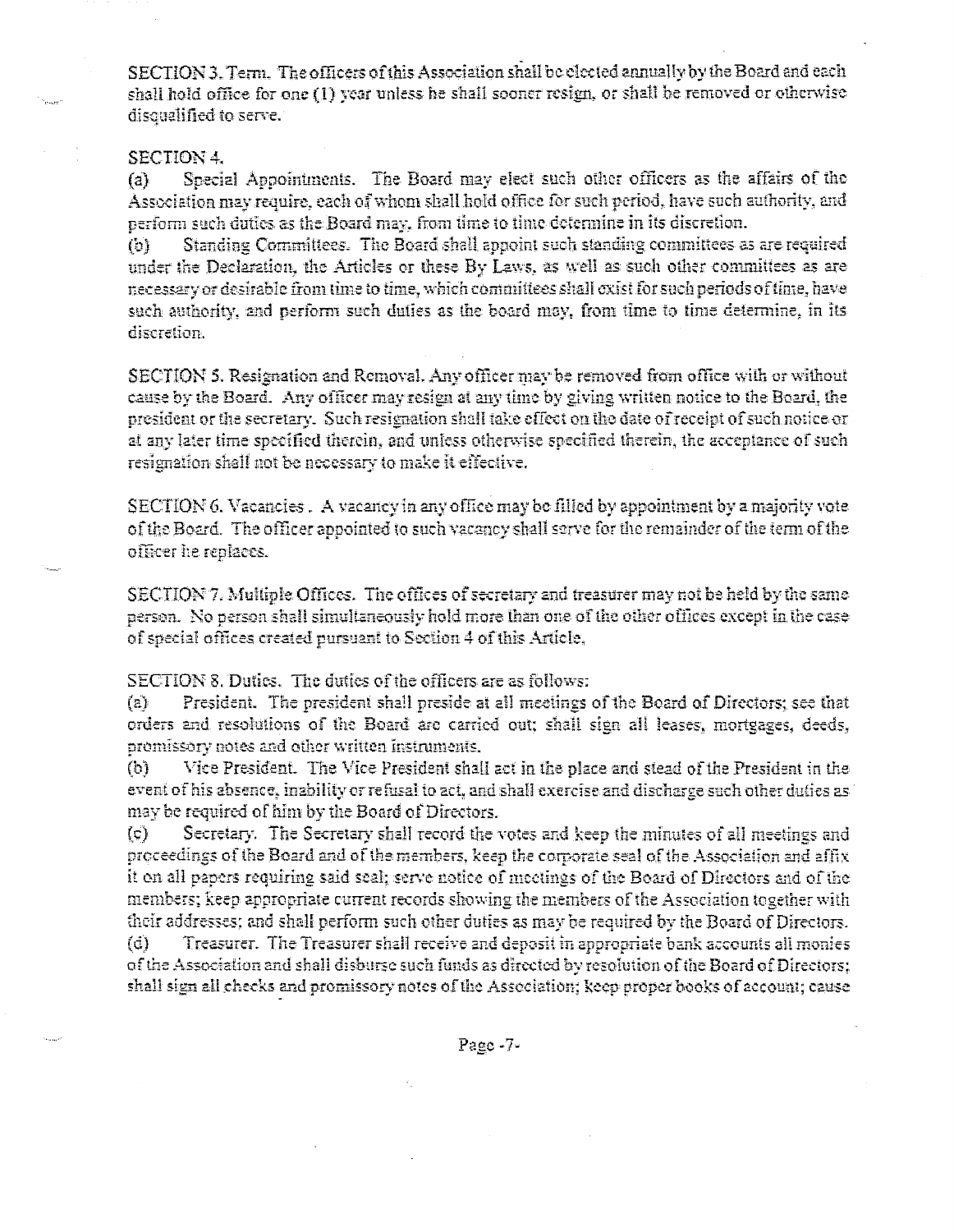an annual audit of the Association books to be made by a public accountant at the completion of each fiscal year; and shall prepare an annual budget and a statement of income and expenditures to be presented to the membership at its regular annual meeting, and deliver a copy of each to the menibers.

### **ARTICLE IX COMMITTEES**

SECTION 1. Creation of Architectural Committees. The Board of Directors shall appoint a Committee to be known as the Architectural Committee. Such Committee shall consist of three (3) or more members of the Association who shall serve at the pleasure of the Board. The duties of this Committee shall be performed pursuant to the guidelines set forth in the Declaration.

SECTION 2. Creation of Other Committees. The Board of Directors may, at its discretion, create such other Committees as it sees fit, from time to time.

### **ARTICLE X**

# **BOOKS AND RECORDS**

SECTION 1. Maintenance of Books and Records. The books, records and papers of the Association shall at all times, during reasonable business hours, be subject to inspection by any member. The Declaration, the Articles of Incorporation and the By Laws of the Association shall be available for inspection by any member at the principal office of the Association, where copies may be purchased at a reasonable cost.

SECTION 2. Annual Members Report. No annual report to Members is required.

### **ARTICLE XI ASSESSMENTS**

As more fully provided in the Declaration, each Member is obligated to pay to the Association annual and special assessments which are secured by a continuing lien upon the property against which the assessment is made and are a personal obligation of the Member.

### **ARTICLE XII CORPORATE SEAL**

The Association shall have a seal in circular form having within its circumference the words: HOMEOWNERS ASSOCIATION OF WELLINGTON PLACE AT DUNEDIN, INC., a Florida Corporation, not for profit, 2002.

Page-8-